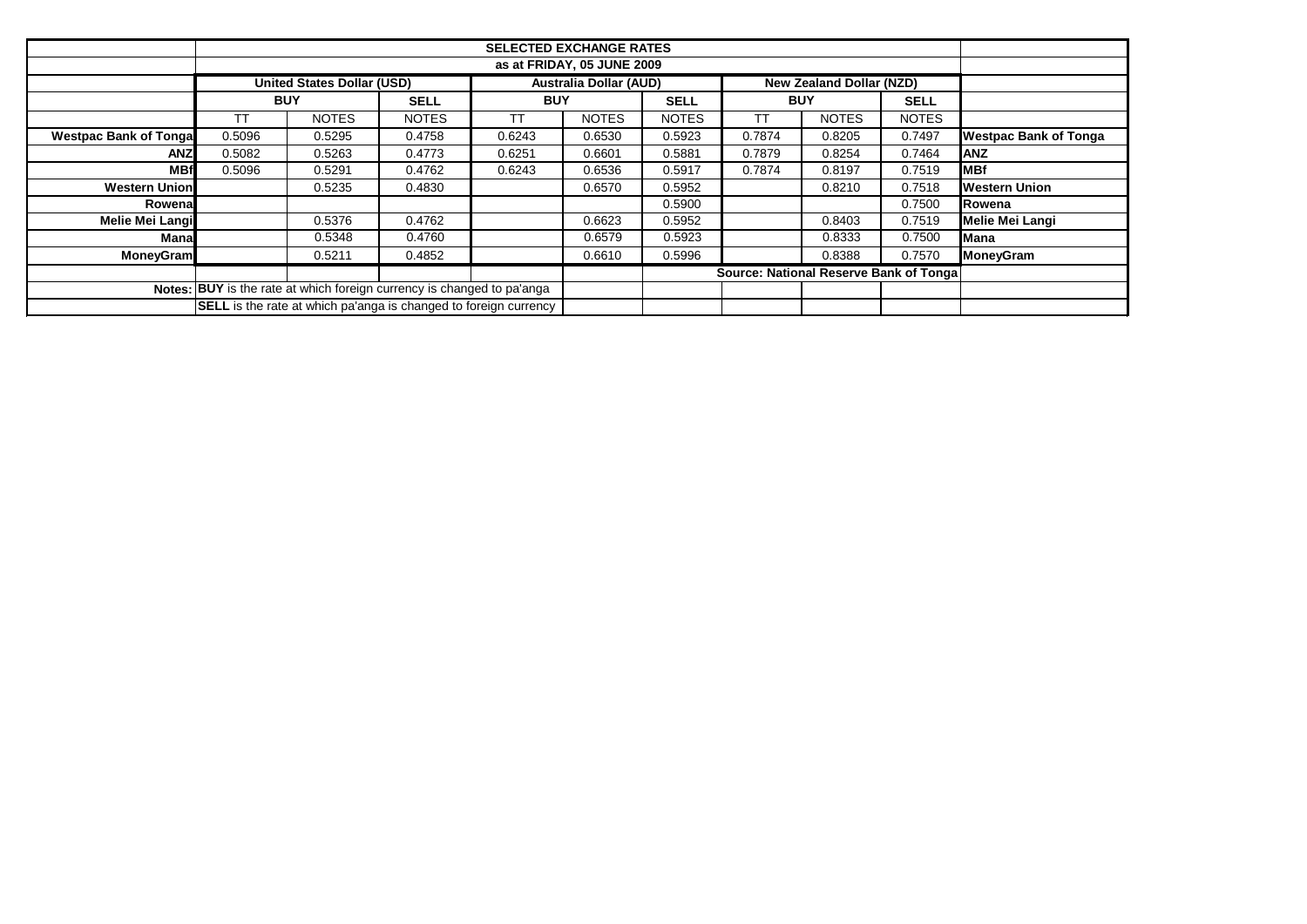|                                                                         | <b>SELECTED EXCHANGE RATES</b>    |                                 |              |            |              |                                        |            |              |              |                              |
|-------------------------------------------------------------------------|-----------------------------------|---------------------------------|--------------|------------|--------------|----------------------------------------|------------|--------------|--------------|------------------------------|
|                                                                         |                                   |                                 |              |            |              |                                        |            |              |              |                              |
|                                                                         | <b>United States Dollar (USD)</b> | <b>New Zealand Dollar (NZD)</b> |              |            |              |                                        |            |              |              |                              |
|                                                                         | <b>BUY</b>                        |                                 | <b>SELL</b>  | <b>BUY</b> |              | <b>SELL</b>                            | <b>BUY</b> |              | <b>SELL</b>  |                              |
|                                                                         | ТT                                | <b>NOTES</b>                    | <b>NOTES</b> | <b>TT</b>  | <b>NOTES</b> | <b>NOTES</b>                           | <b>TT</b>  | <b>NOTES</b> | <b>NOTES</b> |                              |
| <b>Westpac Bank of Tongal</b>                                           | 0.5138                            | 0.5339                          | 0.4797       | 0.6134     | 0.6417       | 0.5820                                 | 0.7780     | 0.8107       | 0.7407       | <b>Westpac Bank of Tonga</b> |
| <b>ANZ</b>                                                              | 0.5123                            | 0.5304                          | 0.4814       | 0.6173     | 0.6523       | 0.5803                                 | 0.7833     | 0.8208       | 0.7418       | <b>ANZ</b>                   |
| <b>MBf</b>                                                              | 0.5138                            | 0.5348                          | 0.4808       | 0.6134     | 0.6410       | 0.5814                                 | 0.7780     | 0.8130       | 0.7407       | <b>MBf</b>                   |
| <b>Western Union</b>                                                    |                                   | 0.5277                          | 0.4854       |            | 0.6489       | 0.5848                                 |            | 0.8170       | 0.7518       | <b>Western Union</b>         |
| Rowena                                                                  |                                   |                                 |              |            |              | 0.5900                                 |            |              | 0.7600       | Rowena                       |
| <b>Melie Mei Langi</b>                                                  |                                   | 0.5405                          | 0.4808       |            | 0.6536       | 0.5814                                 |            | 0.8264       | 0.7407       | Melie Mei Langi              |
| <b>Mana</b>                                                             |                                   | 0.5380                          | 0.4800       |            | 0.6450       | 0.5820                                 |            | 0.8200       | 0.7410       | Mana                         |
| <b>MoneyGram</b>                                                        |                                   | 0.5113                          | 0.4760       |            | 0.6478       | 0.5876                                 |            | 0.8296       | 0.7486       | <b>MoneyGram</b>             |
|                                                                         |                                   |                                 |              |            |              | Source: National Reserve Bank of Tonga |            |              |              |                              |
| Notes: BUY is the rate at which foreign currency is changed to pa'anga  |                                   |                                 |              |            |              |                                        |            |              |              |                              |
| <b>SELL</b> is the rate at which pa'anga is changed to foreign currency |                                   |                                 |              |            |              |                                        |            |              |              |                              |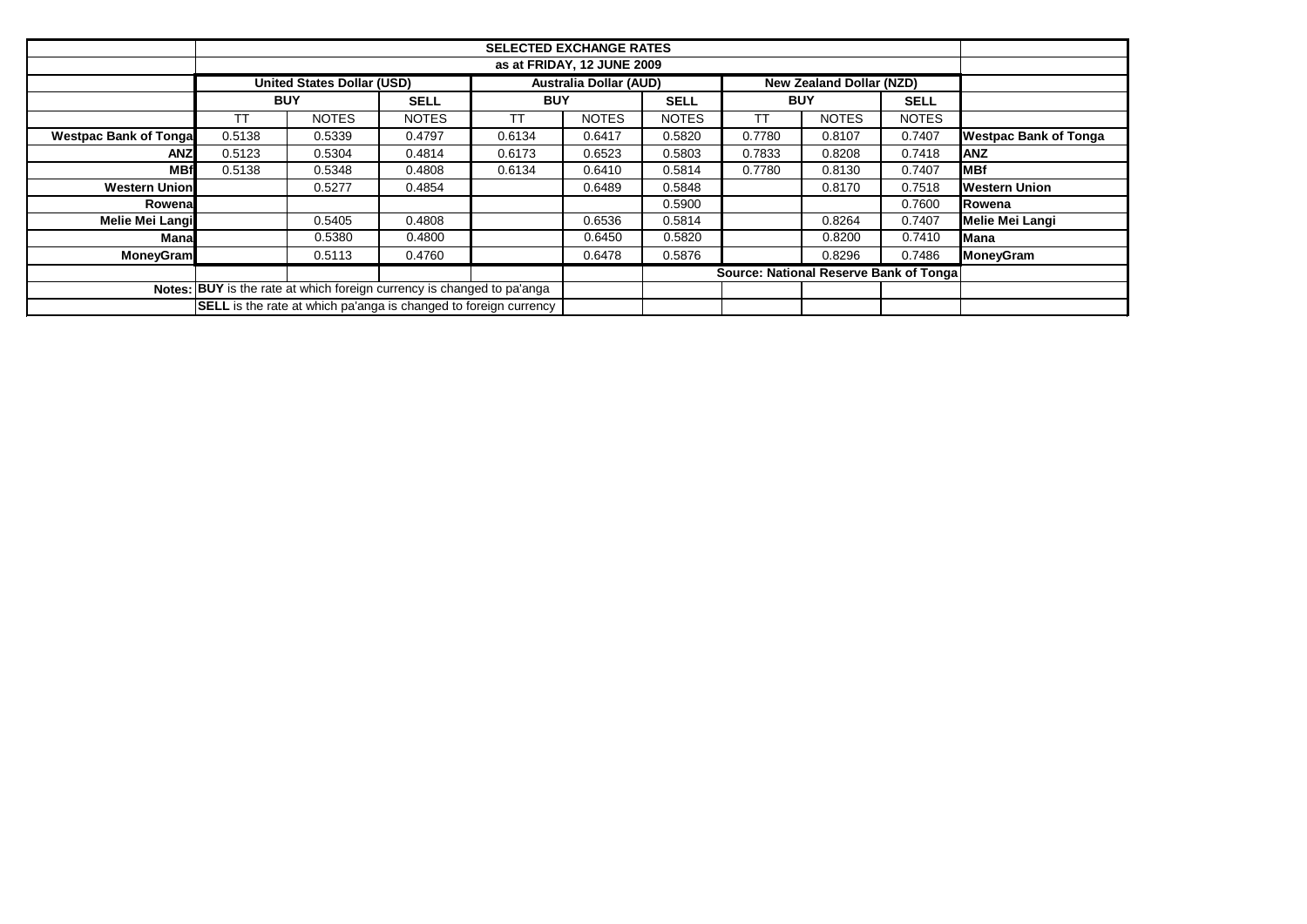|                               | <b>Australia Dollar (AUD)</b><br><b>United States Dollar (USD)</b><br>New Zealand Dollar (NZD) |              |                                                                         |            |              |              |            |              |              |                              |
|-------------------------------|------------------------------------------------------------------------------------------------|--------------|-------------------------------------------------------------------------|------------|--------------|--------------|------------|--------------|--------------|------------------------------|
|                               | <b>BUY</b>                                                                                     |              | <b>SELL</b>                                                             | <b>BUY</b> |              | <b>SELL</b>  | <b>BUY</b> |              | <b>SELL</b>  |                              |
|                               | ТT                                                                                             | <b>NOTES</b> | <b>NOTES</b>                                                            | ТT         | <b>NOTES</b> | <b>NOTES</b> | ТT         | <b>NOTES</b> | <b>NOTES</b> |                              |
| <b>Westpac Bank of Tongal</b> | 0.5117                                                                                         | 0.5317       | 0.4778                                                                  | 0.6281     | 0.6570       | 0.5960       | 0.7842     | 0.8171       | 0.7466       | <b>Westpac Bank of Tonga</b> |
| ANZI                          | 0.5103                                                                                         | 0.5284       | 0.4794                                                                  | 0.6298     | 0.6648       | 0.5928       | 0.7856     | 0.8231       | 0.7441       | <b>ANZ</b>                   |
| <b>MBf</b>                    | 0.5117                                                                                         | 0.5319       | 0.4785                                                                  | 0.6281     | 0.6579       | 0.5952       | 0.7842     | 0.8197       | 0.7463       | <b>MBf</b>                   |
| Fexco Tonga Ltd               |                                                                                                | 0.5257       | 0.4830                                                                  |            | 0.6614       | 0.5988       |            | 0.8190       | 0.7519       | <b>Fexco Tonga Ltd</b>       |
| Rowenal                       |                                                                                                |              |                                                                         |            |              | 0.5900       |            |              | 0.7600       | Rowena                       |
| Melie Mei Langi               |                                                                                                | 0.5376       | 0.4785                                                                  |            | 0.6667       | 0.5988       |            | 0.8333       | 0.7463       | <b>Melie Mei Langi</b>       |
| Manal                         |                                                                                                | 0.5350       | 0.4780                                                                  |            | 0.6620       | 0.5960       |            | 0.8260       | 0.7470       | <b>I</b> Mana                |
| <b>MoneyGram</b>              |                                                                                                | 0.5167       | 0.4811                                                                  |            | 0.6606       | 0.5876       |            | 0.8321       | 0.7411       | <b>MoneyGram</b>             |
|                               | Source: National Reserve Bank of Tonga                                                         |              |                                                                         |            |              |              |            |              |              |                              |
|                               | Notes: BUY is the rate at which foreign currency is changed to pa'anga                         |              |                                                                         |            |              |              |            |              |              |                              |
|                               |                                                                                                |              | <b>SELL</b> is the rate at which pa'anga is changed to foreign currency |            |              |              |            |              |              |                              |